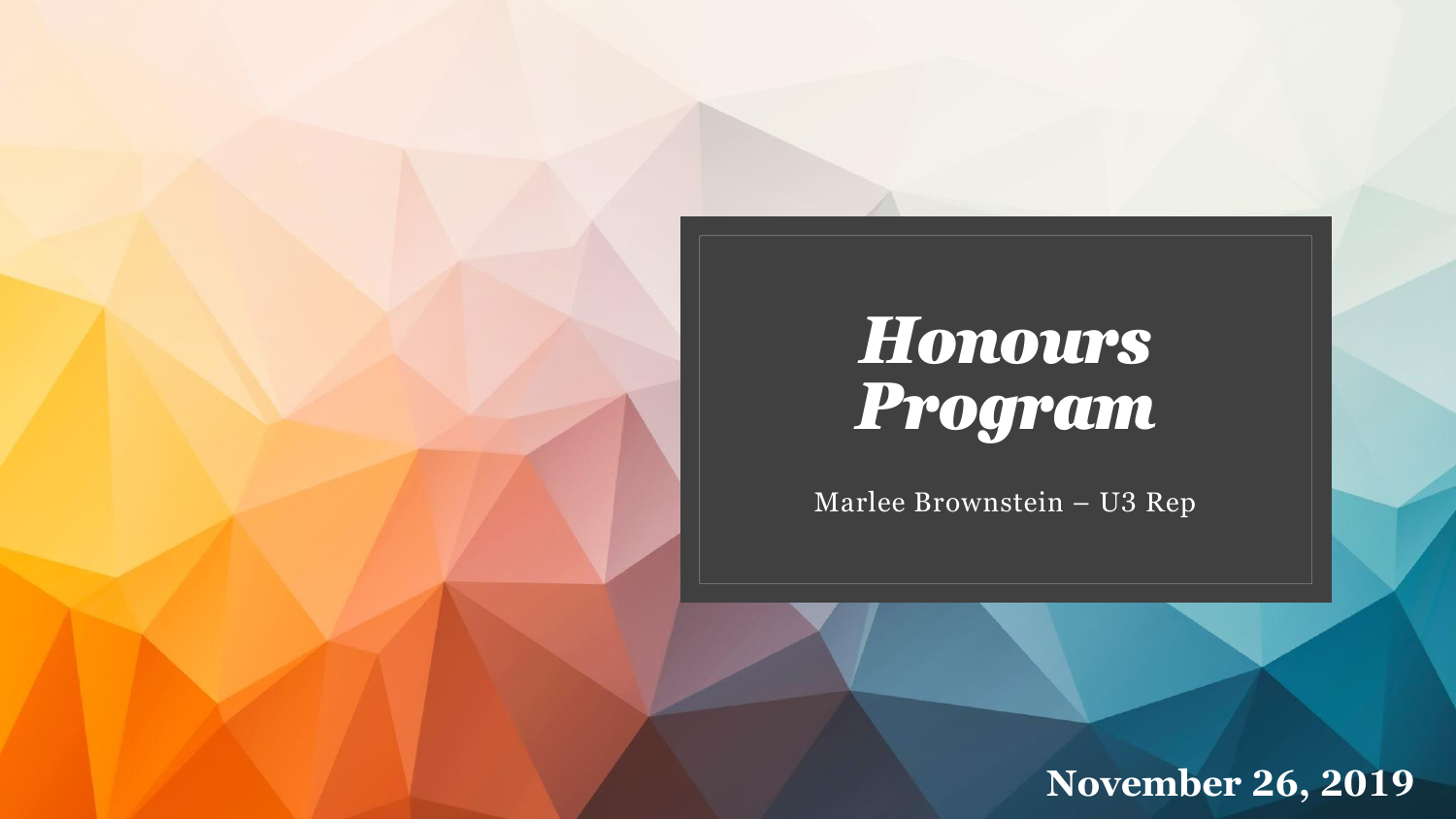### *Overview*

- What is the Honours Program?
- What is an Honours thesis?
- Application Process
- What are the prerequisites?
- U3 (final year) Honours
- Do I need to do Honours if I want to go to grad school? ◦ Behavioural Science minor
- When / how do I find a supervisor?
- Why should I do Honours?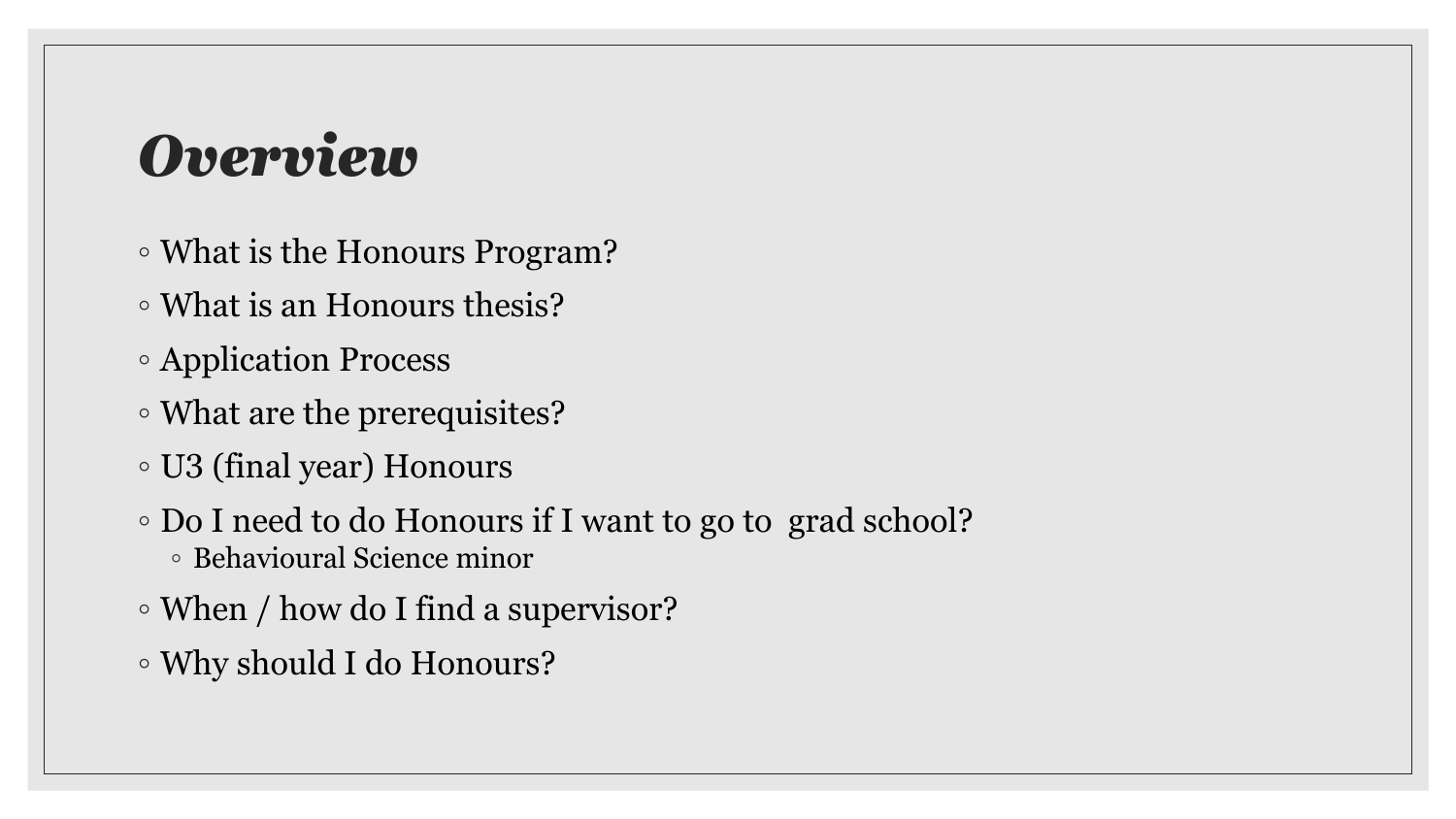### *What is the Honours Program?*

- [https://www.mcgill.ca/psychology/undergraduate/programs](https://www.mcgill.ca/psychology/undergraduate/programs-study/bachelor-arts-ba/honors-psychology)study/bachelor-arts-ba/honors-psychology
- [https://www.mcgill.ca/psychology/undergraduate/programs](https://www.mcgill.ca/psychology/undergraduate/programs-study/bachelor-science-bsc/honors-psychology)study/bachelor-science-bsc/honors-psychology
- Arts & Science honours = (almost) the exact same
- Must complete an undergraduate honours thesis\*\*\*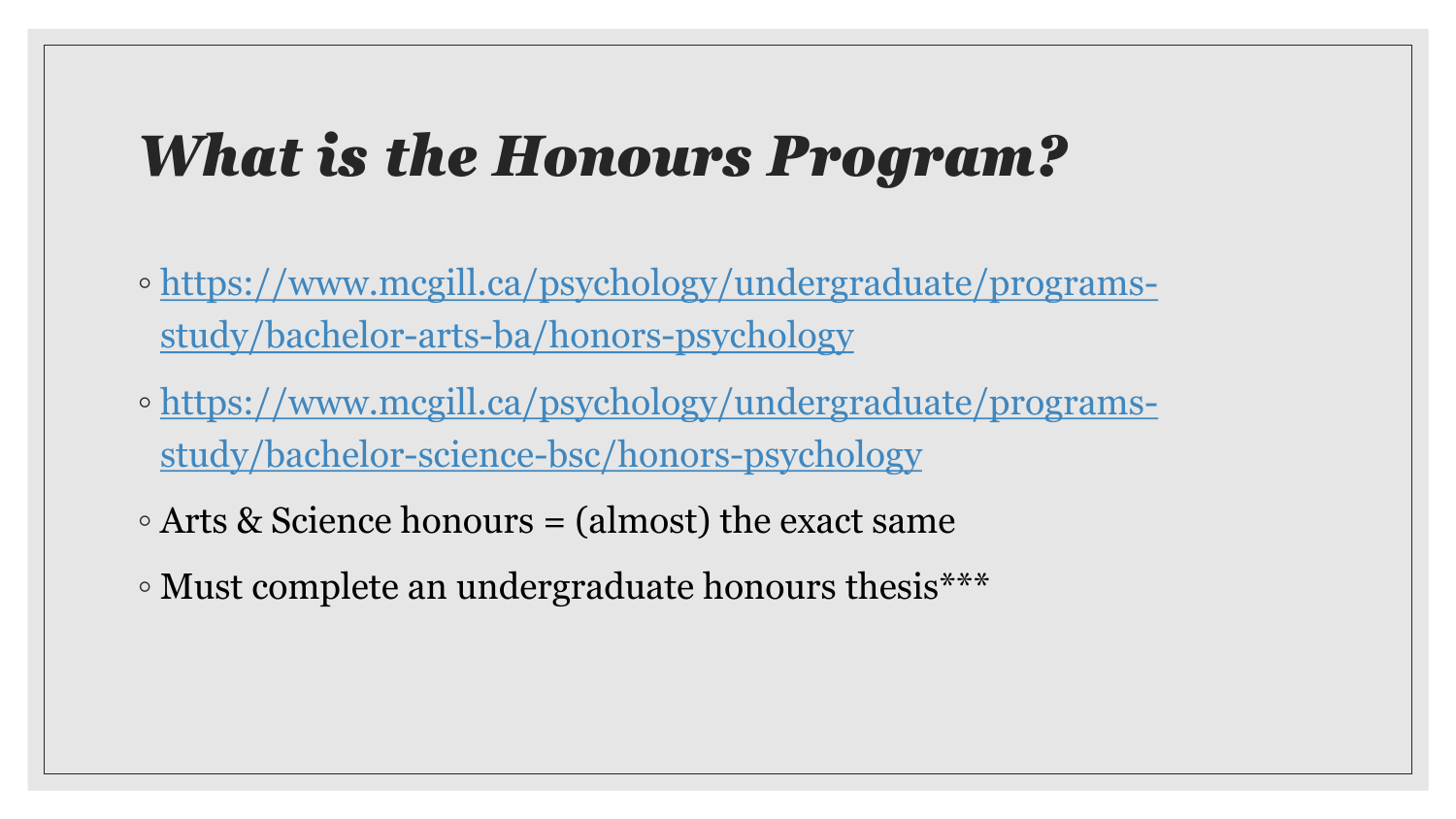### *What is an Honours thesis?*

- Laboratory research project
- In a lab, under a supervisor
- Thesis: abstract, intro, methods, results, discussion
- Poster presentation
- Seminar vs. no seminar
- Commitment: 10-15 hours per week, on average for year-long theses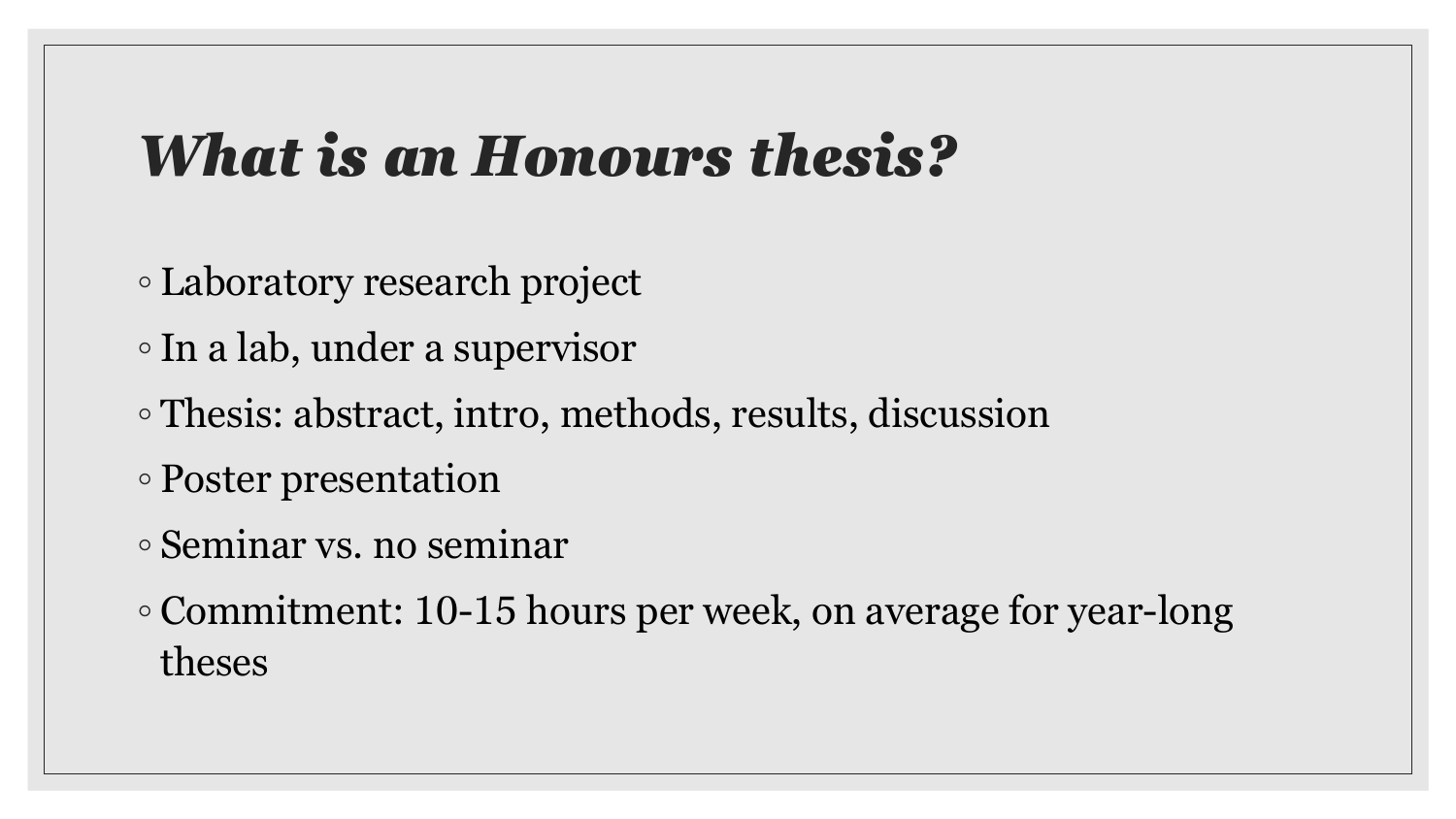## *Honours vs. Major*

|                                             | <b>Honours</b>                                                             | <b>Major (Arts)</b>                                   | <b>Major (Science)</b> |
|---------------------------------------------|----------------------------------------------------------------------------|-------------------------------------------------------|------------------------|
| <b>Credits</b>                              | 60                                                                         | 36                                                    | 54                     |
| Can complete 42 OPQ<br>credits?             | <b>YES</b>                                                                 | NO <sub>1</sub><br>(unless you add<br>Beh.Sci. minor) | <b>YES</b>             |
| Do I have to do an<br>undergraduate thesis? | <b>YES</b>                                                                 | NO                                                    | <b>NO</b>              |
| Minor required?                             | YES, if in Arts*                                                           | <b>YES</b>                                            | <b>NO</b>              |
| Can I go on exchange<br>in my U2 year?      | YES, but you will have<br>to apply for U3<br>Honours (more<br>competitive) | <b>YES</b>                                            | <b>YES</b>             |

#### **Note: YOU CAN NO LONGER DEFER YOUR ACCEPTANCE TO HONOURS\*\*\***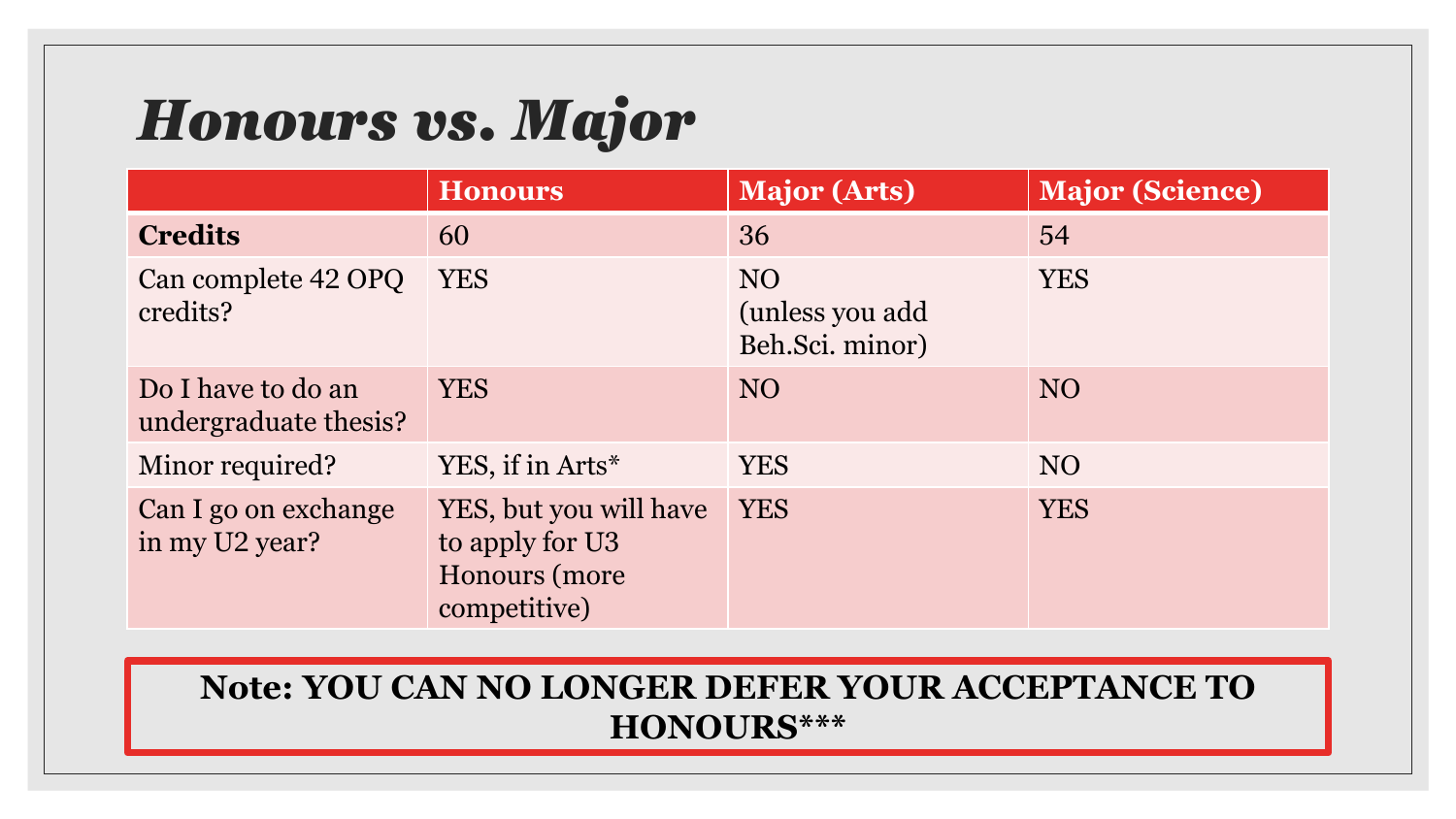### *What is the Honours Program? Additional Requirements*

- **Required Honours Courses:**
- PSYC 380D (9 cr)
- $\circ$  PSYC 482 (3 cr)
- **Complementary Courses** (select any 12 credits from)**:**
	- PSYC 403, 483, 492, 493, 5xx
	- *Sr Hon Res Courses*: PSYC 496 (6 cr), 497 (6 cr), 498D (9 cr)
	- *Psych Res Courses*: PSYC 395 (6 cr), 495 (6 cr), 494D (9 cr)

Honours (Arts) Checklist→ [https://www.mcgill.ca/psychology/files/psychology/ba\\_honors.pdf](https://www.mcgill.ca/psychology/files/psychology/ba_honors.pdf) Honours (Science) Checklist→ [https://www.mcgill.ca/psychology/files/psychology/bsc\\_honors.pdf](https://www.mcgill.ca/psychology/files/psychology/bsc_honors.pdf)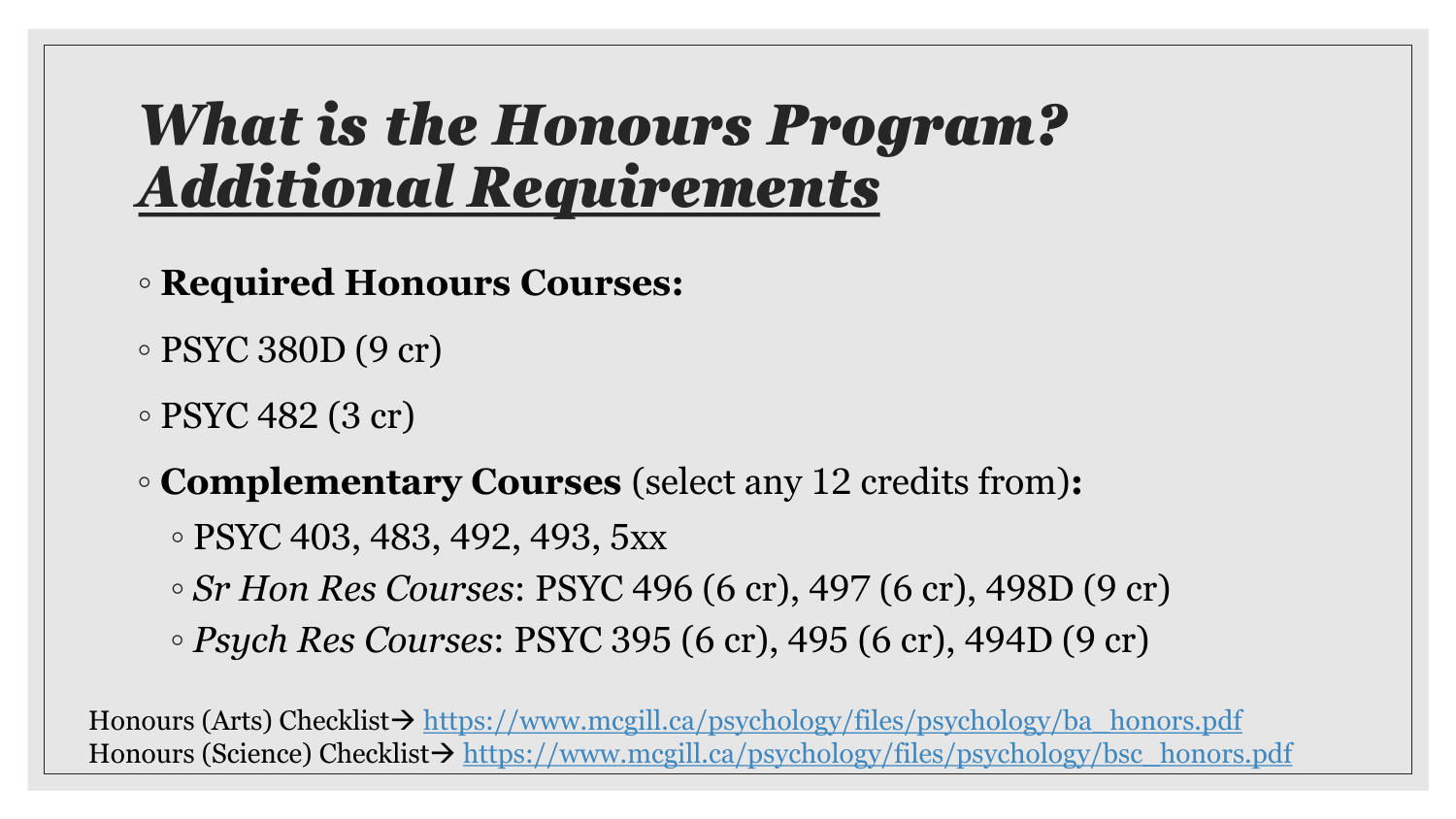## *Application process*

- [https://www.mcgill.ca/psychology/undergraduate/current](https://www.mcgill.ca/psychology/undergraduate/current-students/research-opportunities/research-courses)students/research-opportunities/research-courses
- Deadline: typically end of July (Summer after U1 year)
- Typed application form + unofficial transcript to Julia Marussi [\(julia.marussi@mcgill.ca](mailto:julia.marussi@mcgill.ca))
- Brief description of why you want Honours, etc.
- Notified by email before classes begin in September
- Register as if in Major; make changes once accepted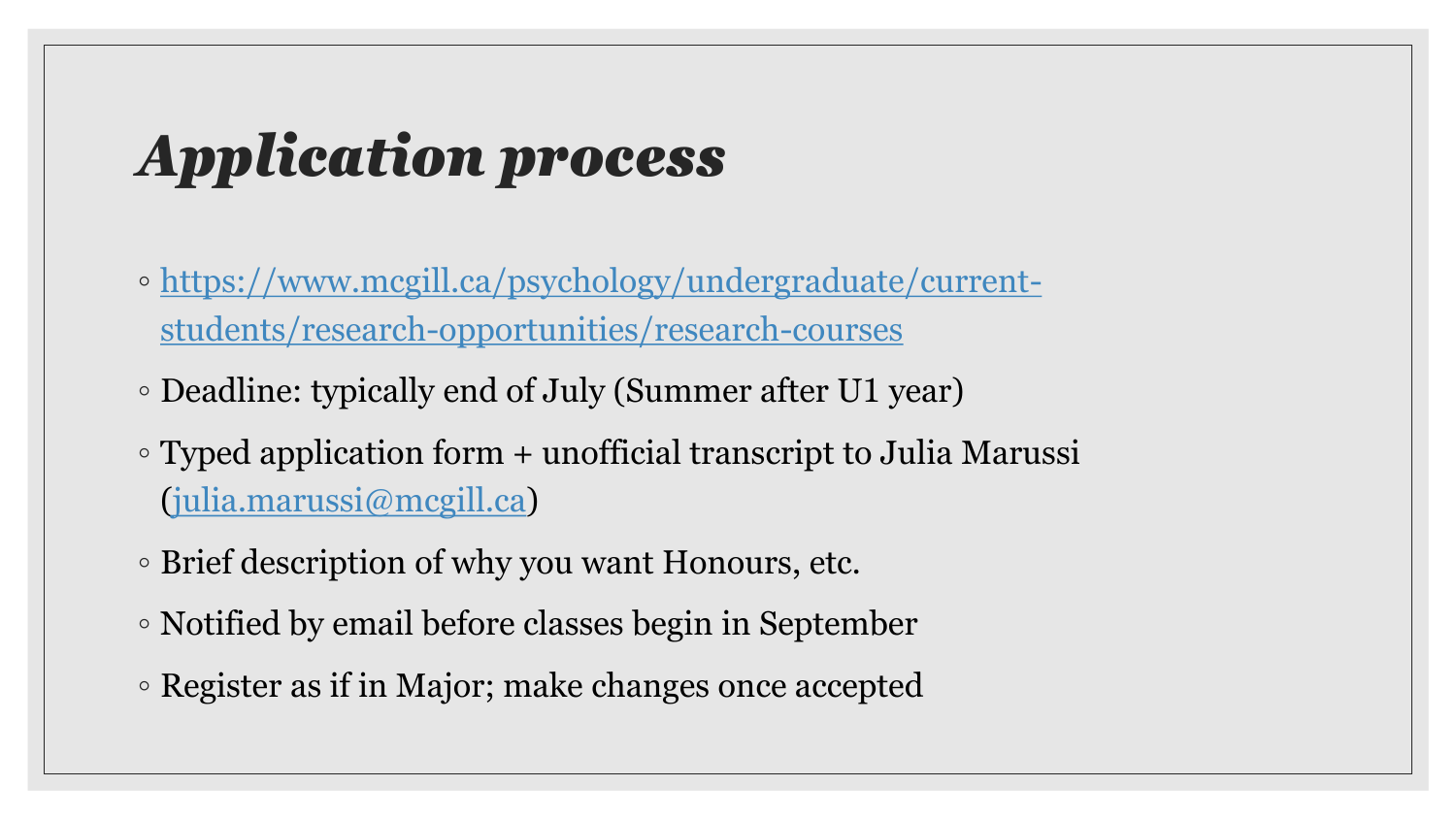## *Prerequisites*

◦ Completed U1 requirements:

- PSYC 100 & BIOL 115/111/112 (if not completed prior to university)
- **PSYC 204 –** Intro to Psychological Statistics
- **PSYC 211 –** Intro to Behavioural Neuroscience
- **PSYC 212 –** Perception
- **PSYC 213 –** Cognition
- **PSYC 215 –** Social Psychology
- \*PSYC 305 (**recommended**)
- Minimum GPA to apply: 3.0
	- Most students admitted at least 3.5 based on **27-30 credit program** (according to department, actual statistic likely higher)
- Minimum 27 credits completed in U1 year (does not include summer)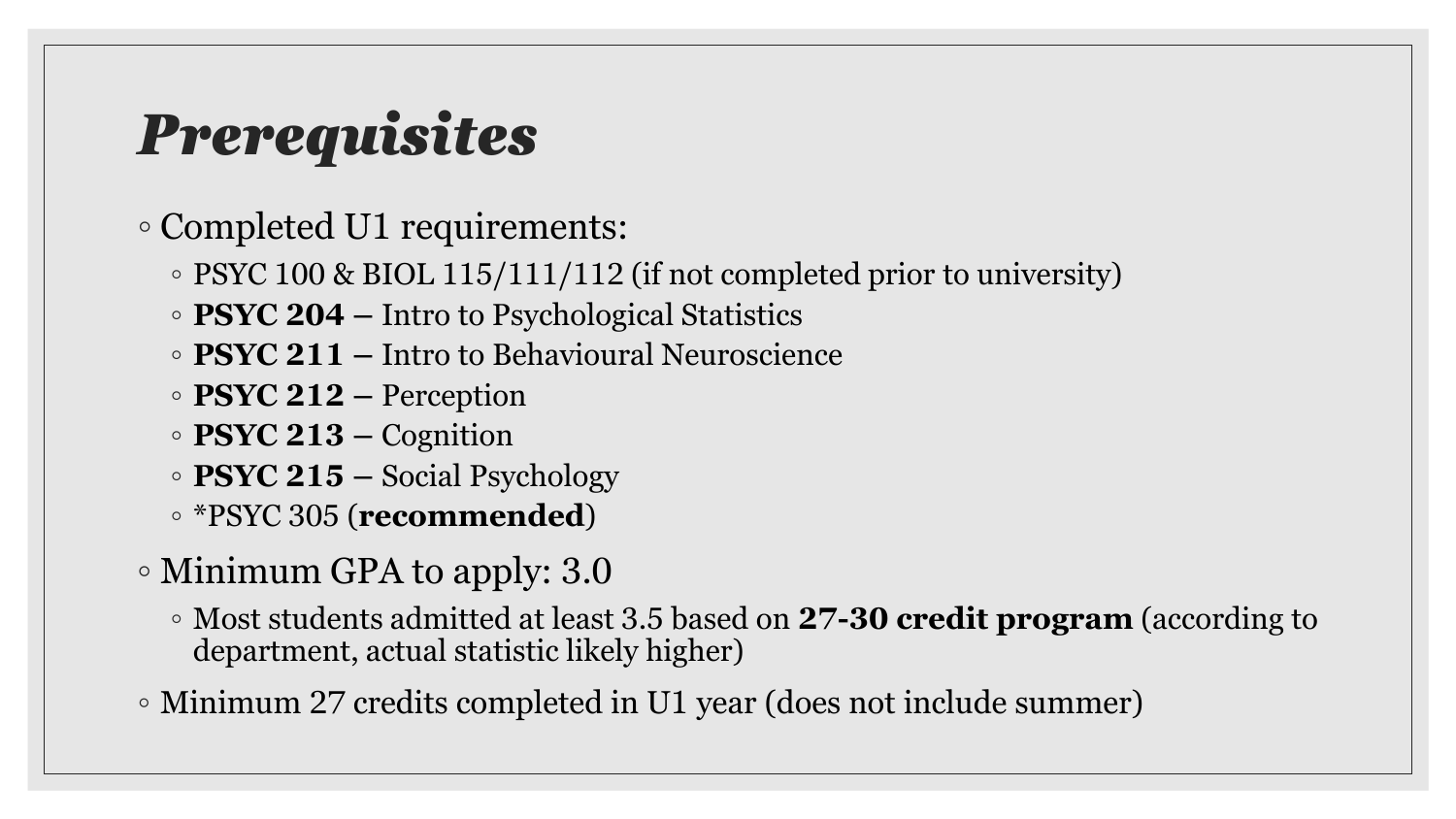# *U3 (final year) Honours Program*

#### ◦ More competitive

- Criteria:
	- Overall GPA
	- GPA in core courses
	- $\circ$  U2 GPA
	- Should have research training in a lab or through a lab course
- **If you are in U3, but are not doing Final Year Honours**, indicate on application
	- Completing Honours Program in the two-year period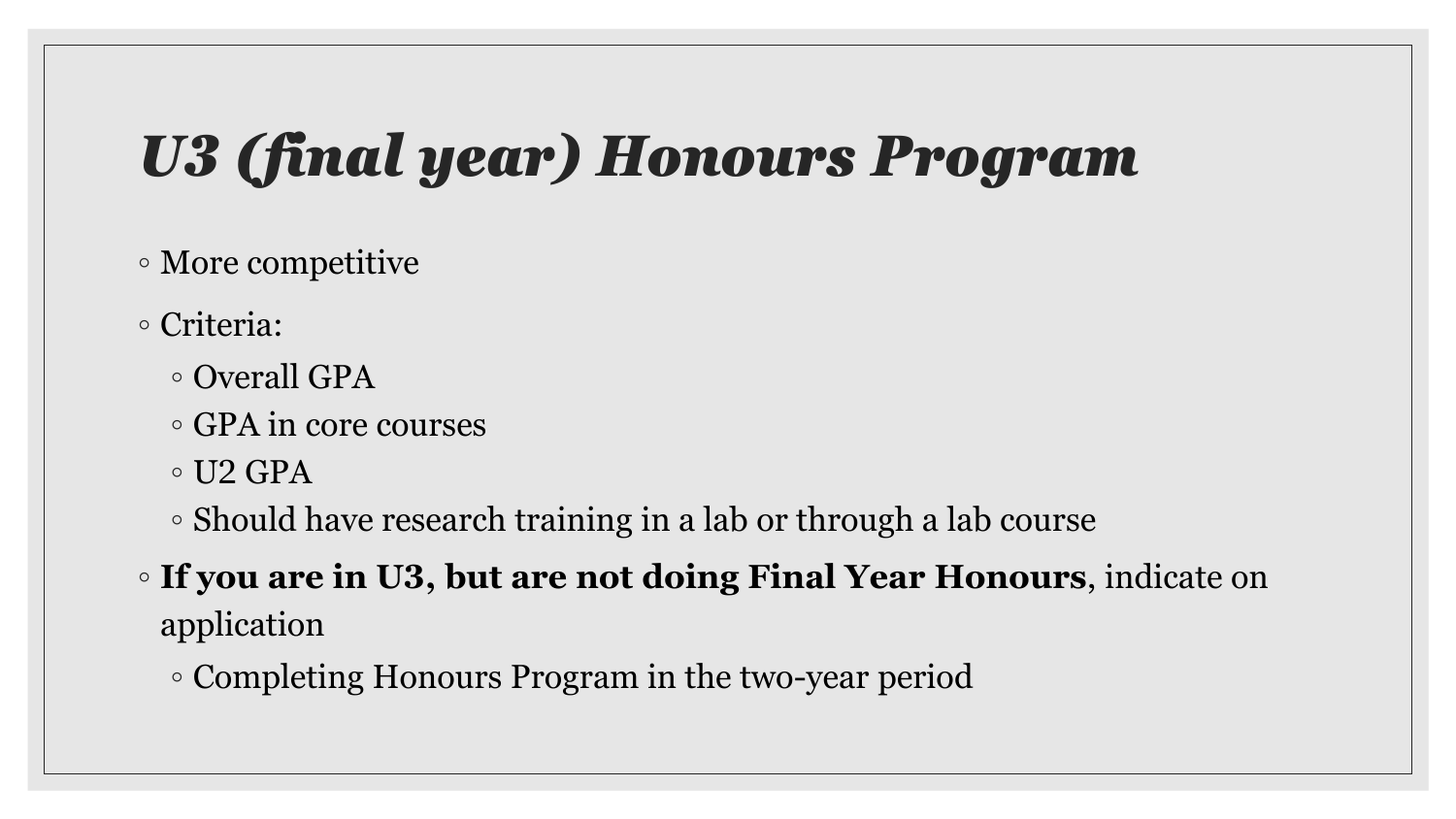### *Do I need to do Honours if I want to go to grad school?*

#### ◦ **NO**

- BUT, research-intensive grad school (e.g. Clinical Psychology) requires previous research experience.
- Not just volunteering
- **Completing an independent project / thesis**
	- You do not need to be in Honours to do this
	- Science students→ Do not need to add a minor
	- Arts students→ Behavioural Science minor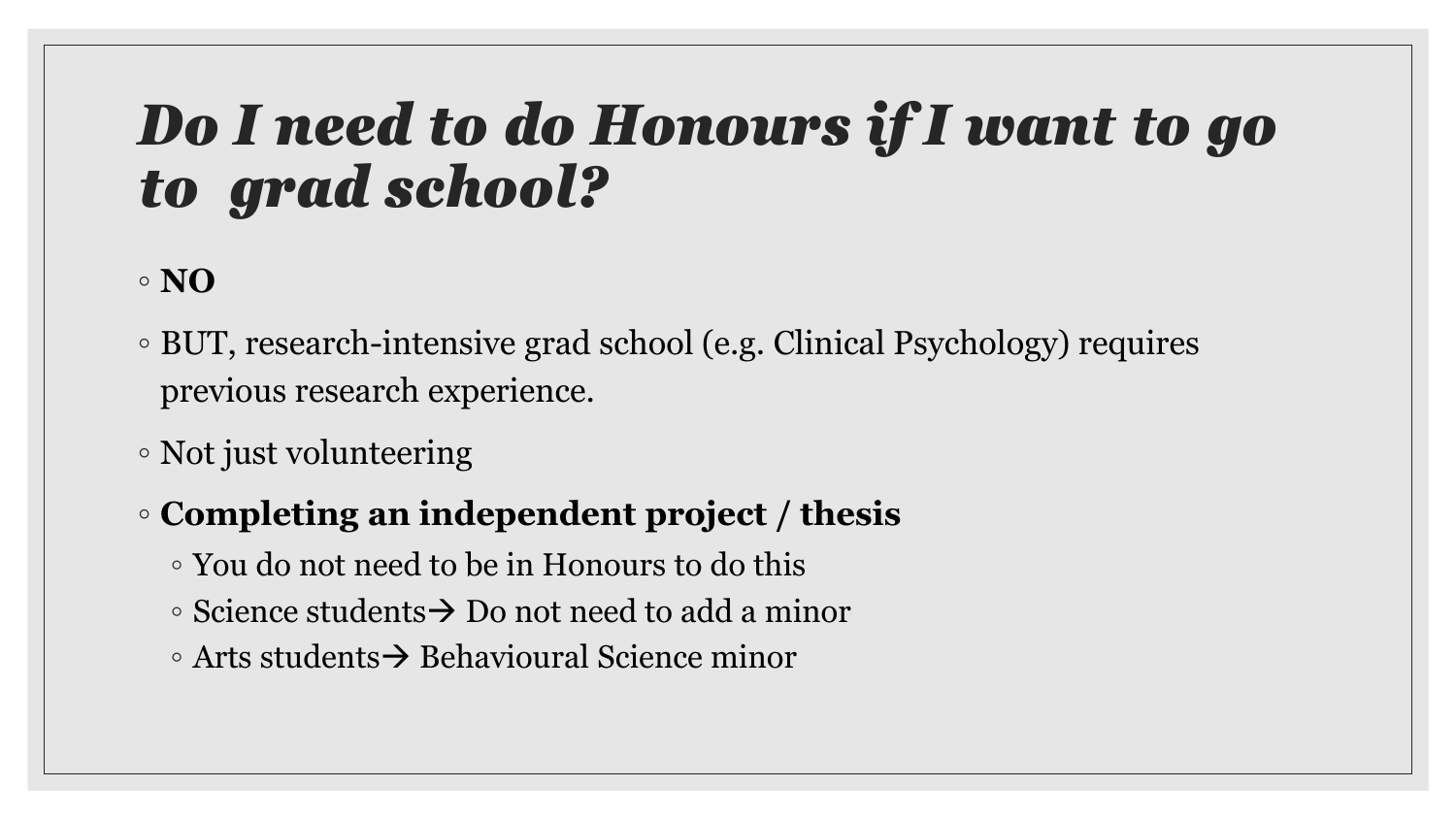### *Minor Concentration Behavioural Science (18 credits)*

- For students in the Major Concentration Psychology (Arts)
- If you want to continue to grad school in psych & apply for membership in the OPQ (once the additional graduate requirements of the Ordre have been completed) $\rightarrow$  advised to take this minor
- $\circ$  Gives you more psych credits  $\rightarrow$  ability to complete OPQ requirements and do research project(s)
- SECOND MINOR→ **Arts students must take a minor in a discipline other than Psychology**

[https://www.mcgill.ca/study/2019-2020/faculties/basc/undergraduate/programs/bachelor-arts-ba](https://www.mcgill.ca/study/2019-2020/faculties/basc/undergraduate/programs/bachelor-arts-ba-minor-concentration-behavioural-science)minor-concentration-behavioural-science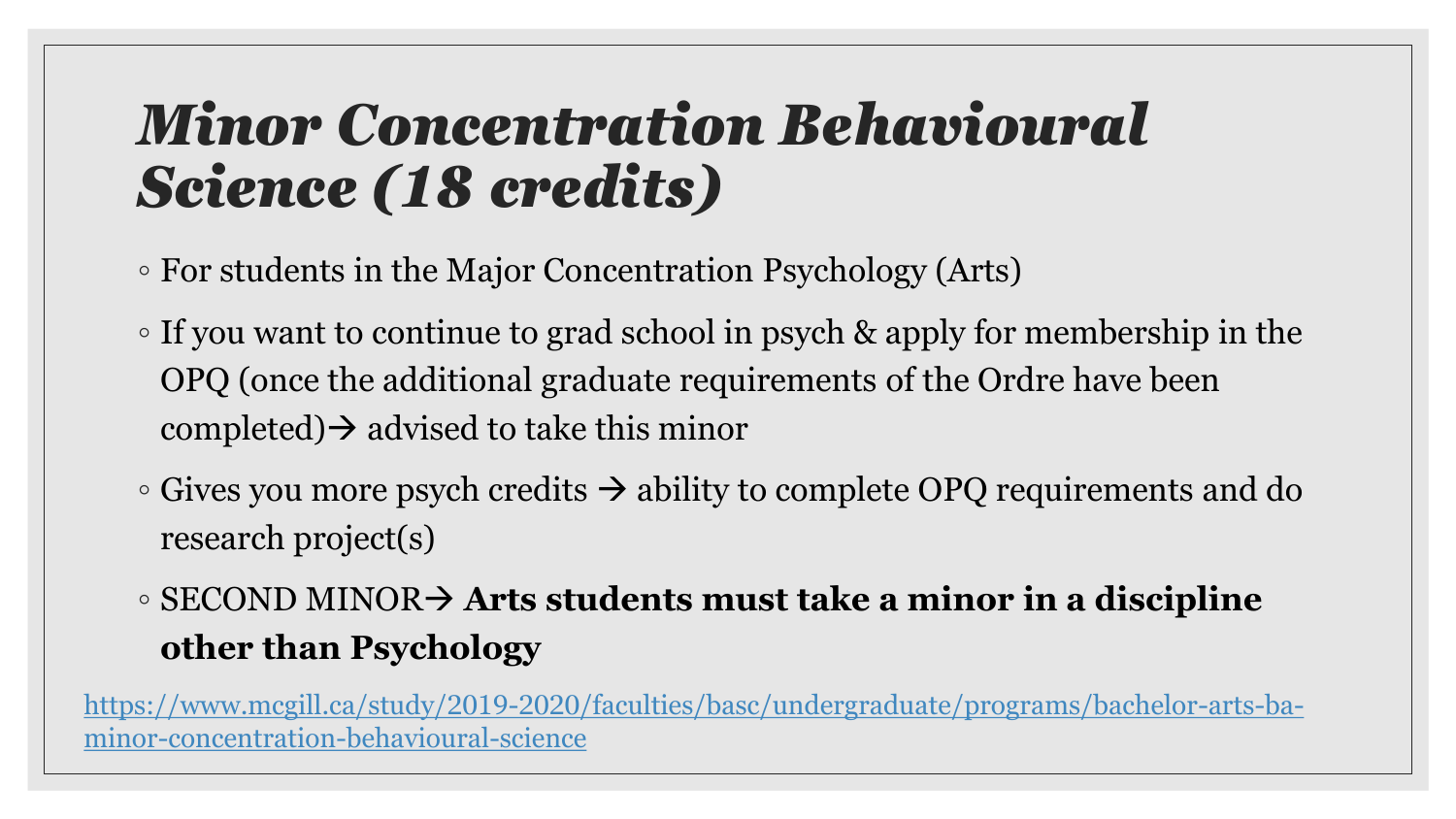## *When / how do I find a supervisor?*

◦ Honours students are guaranteed a supervisor for PSYC 380; same for PSYC 450

◦ Tips:

- Start looking into the faculty list for potential supervisors: <https://www.mcgill.ca/psychology/about/faculty-0>
	- Supervisor must be core Psychology faculty *or* associate member
- Start volunteering in research labs
- Contact potential supervisors over the summer (don't wait until you are accepted to honours)
- You **will get a supervisor** for PSYC 380, but might not be your first choice (if you wait too long); same for 450
	- Not the case for the other research courses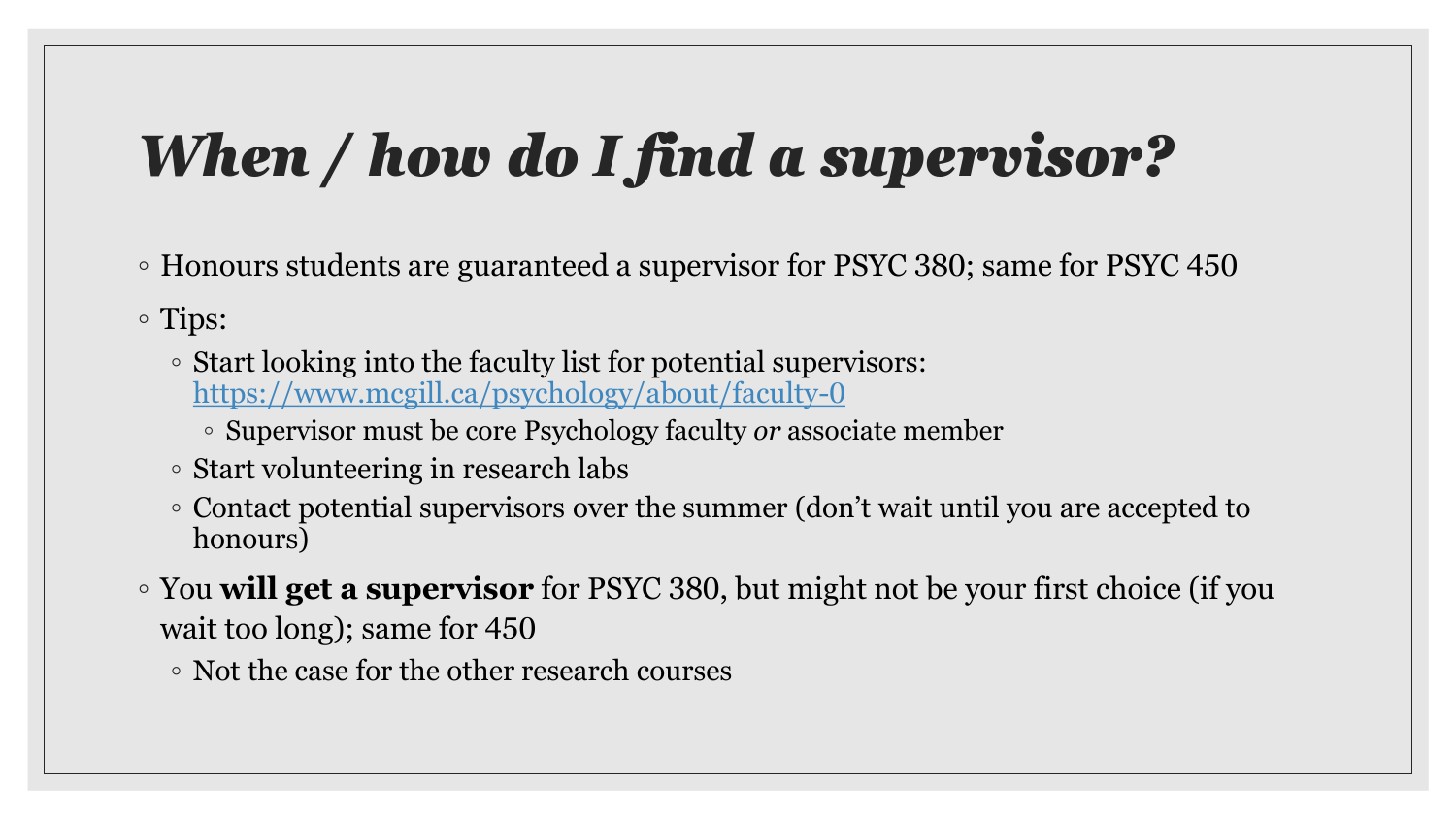## *When / how do I find a supervisor?*

- Same process for all research courses
- $\circ$  Harshadaa went over this  $\odot$

#### **Research Courses in Psychology**

- [https://www.mcgill.ca/psychology/undergraduate/current-students/research](https://www.mcgill.ca/psychology/undergraduate/current-students/research-opportunities/research-courses)opportunities/research-courses
- Non-honours research courses require a separate application, which can be found at the above link (same link as Honours Program application).
- U2 Honours research course (PSYC 380D) does not require application; must be accepted to Honours
	- U3 Honours projects (e.g. PSYC 496, PSYC 498D) must be approved by Julia (no seminar)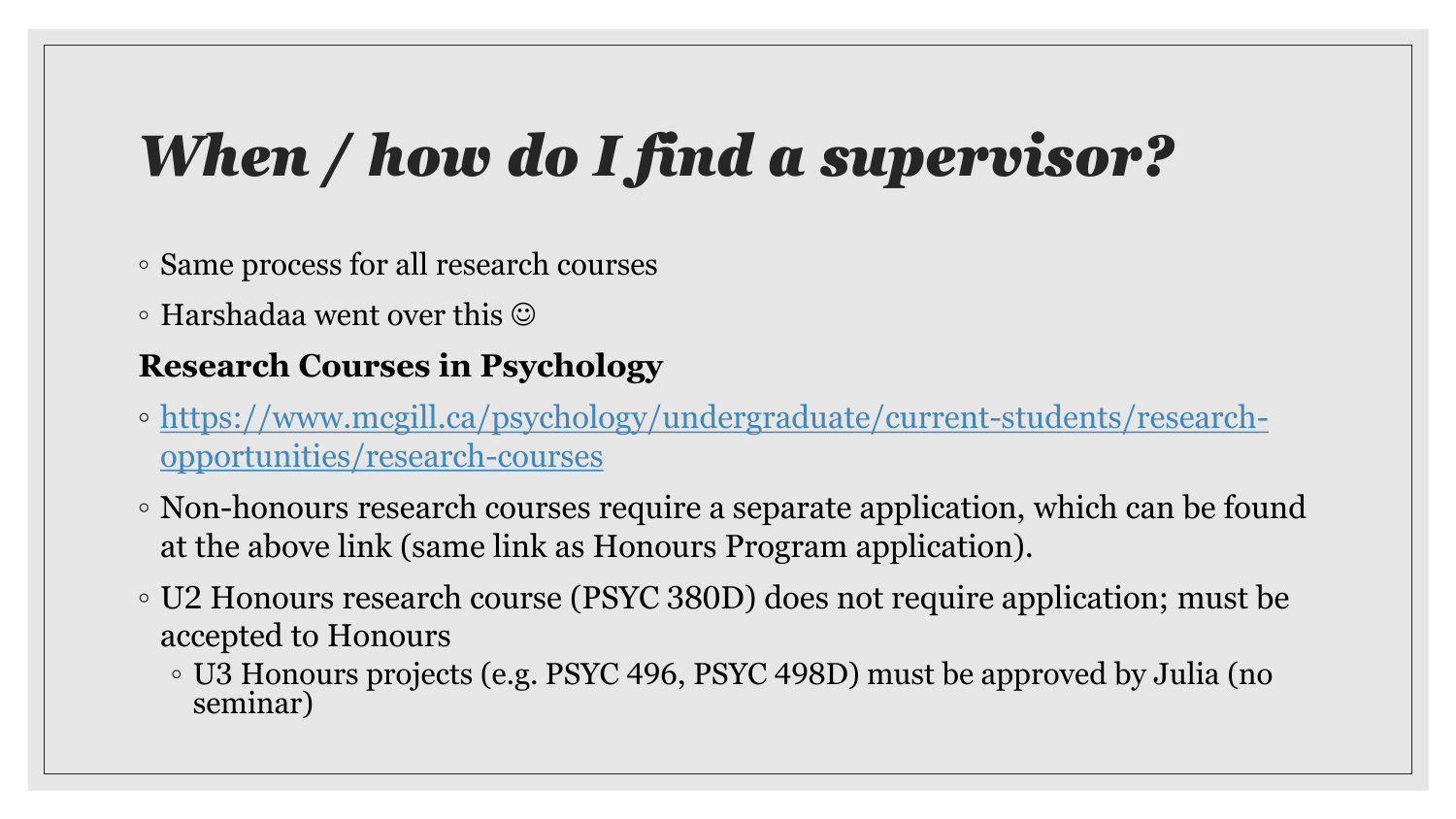## *Why should I do Honours?*

- Asset when applying to grad school
- Gives you easier access to research opportunities
- It's fun! You get to…
	- Learn about the research your peers are conducting!
	- Immerse yourself in your own research project!
	- Meet other students who are as nerdy as you are!
- It helps you find out if research is for you!